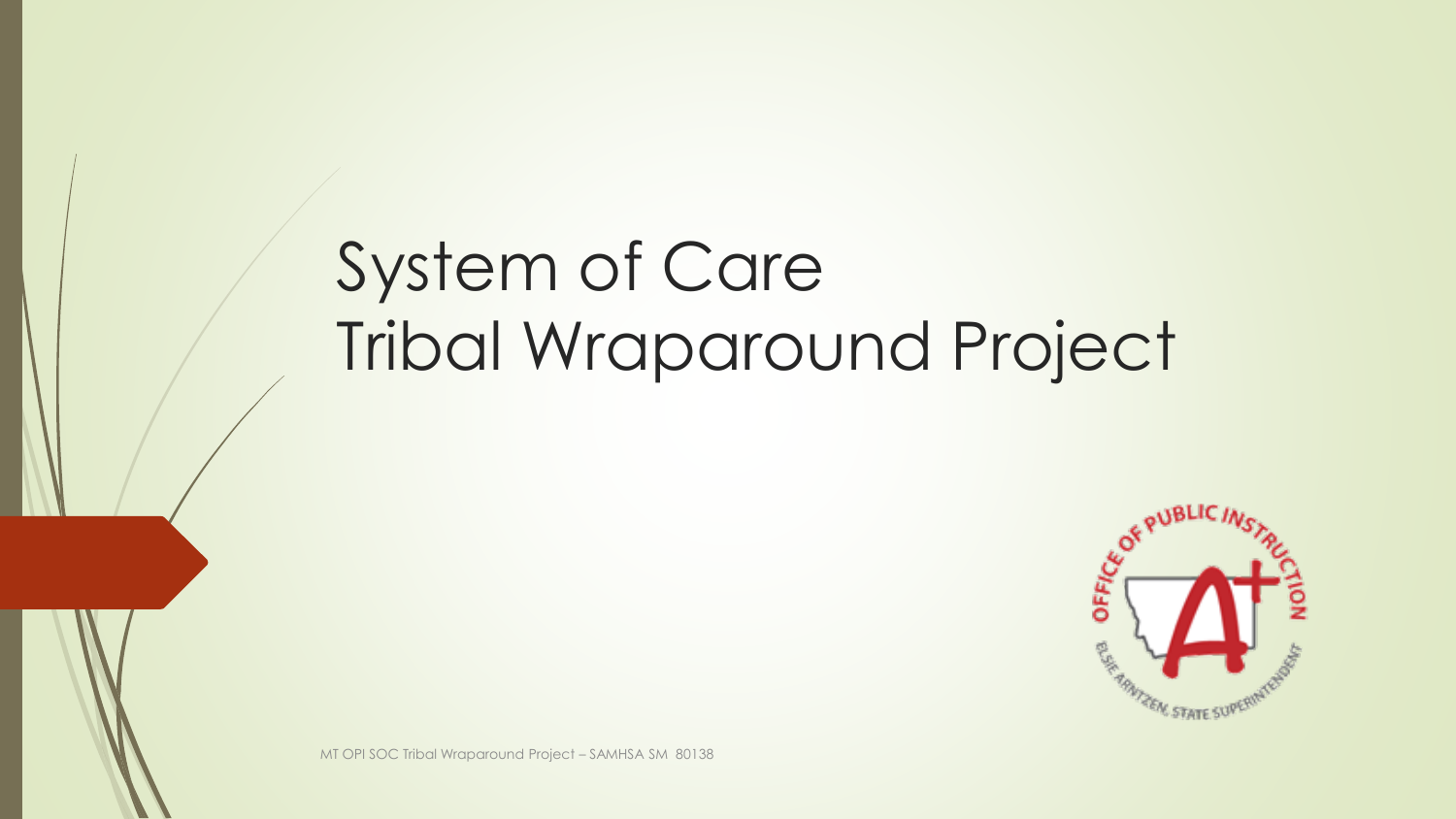### **It's not a program, it's a way of life…**

**-Laying the spiritual path for** our future families

Cherish and support each other, everyone, and everything in the universe

Collectively cherishing our homes forever into the future

Everything we are looking for is within ourselves and our communities



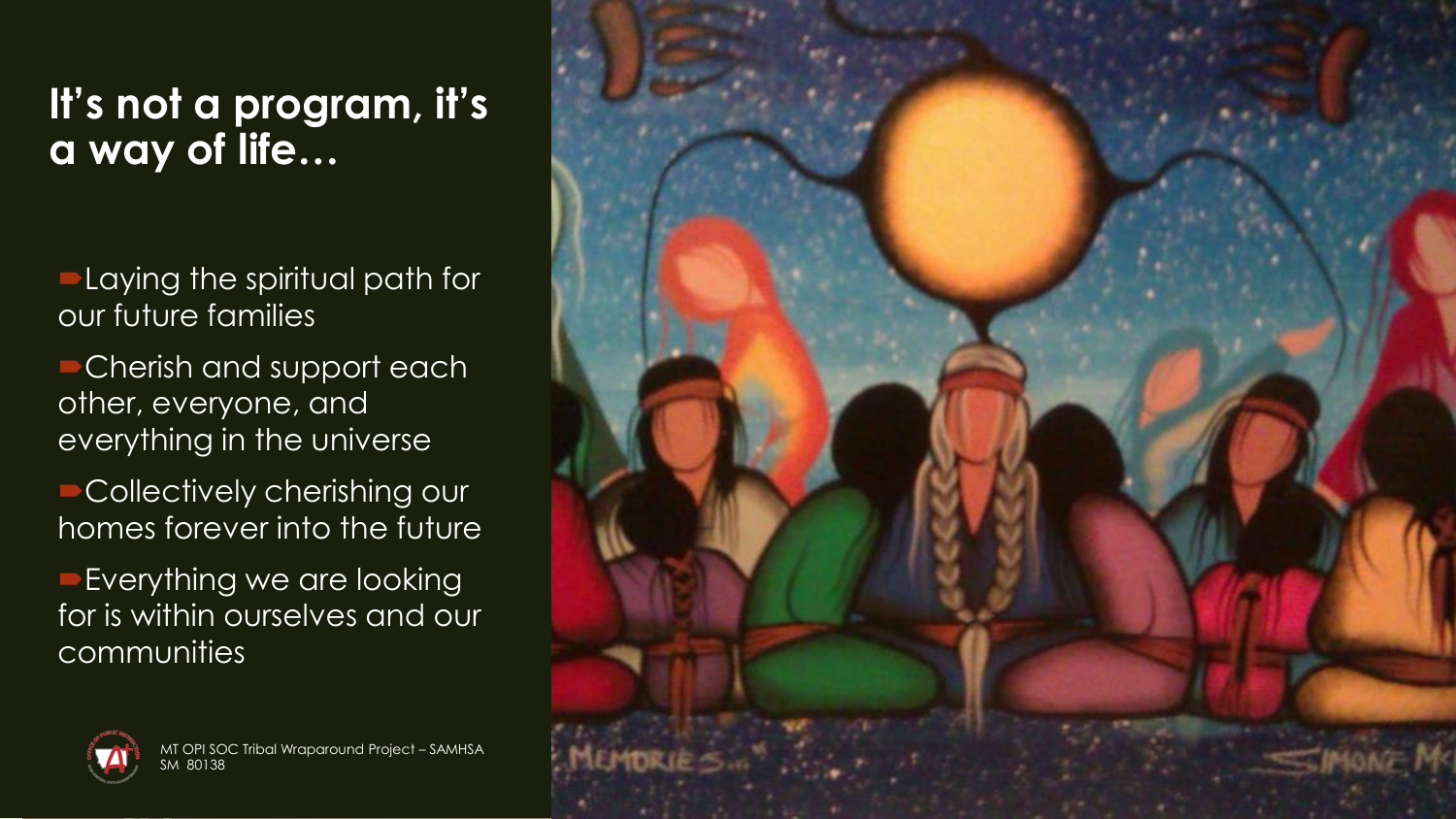## What is Systems of Care?

■Building a systems of care is a process that involves working with schools and community stakeholders to assemble a spectrum of effective, community-based services and supports for youth and families with, or at risk of, mental illness or other challenges they may face.



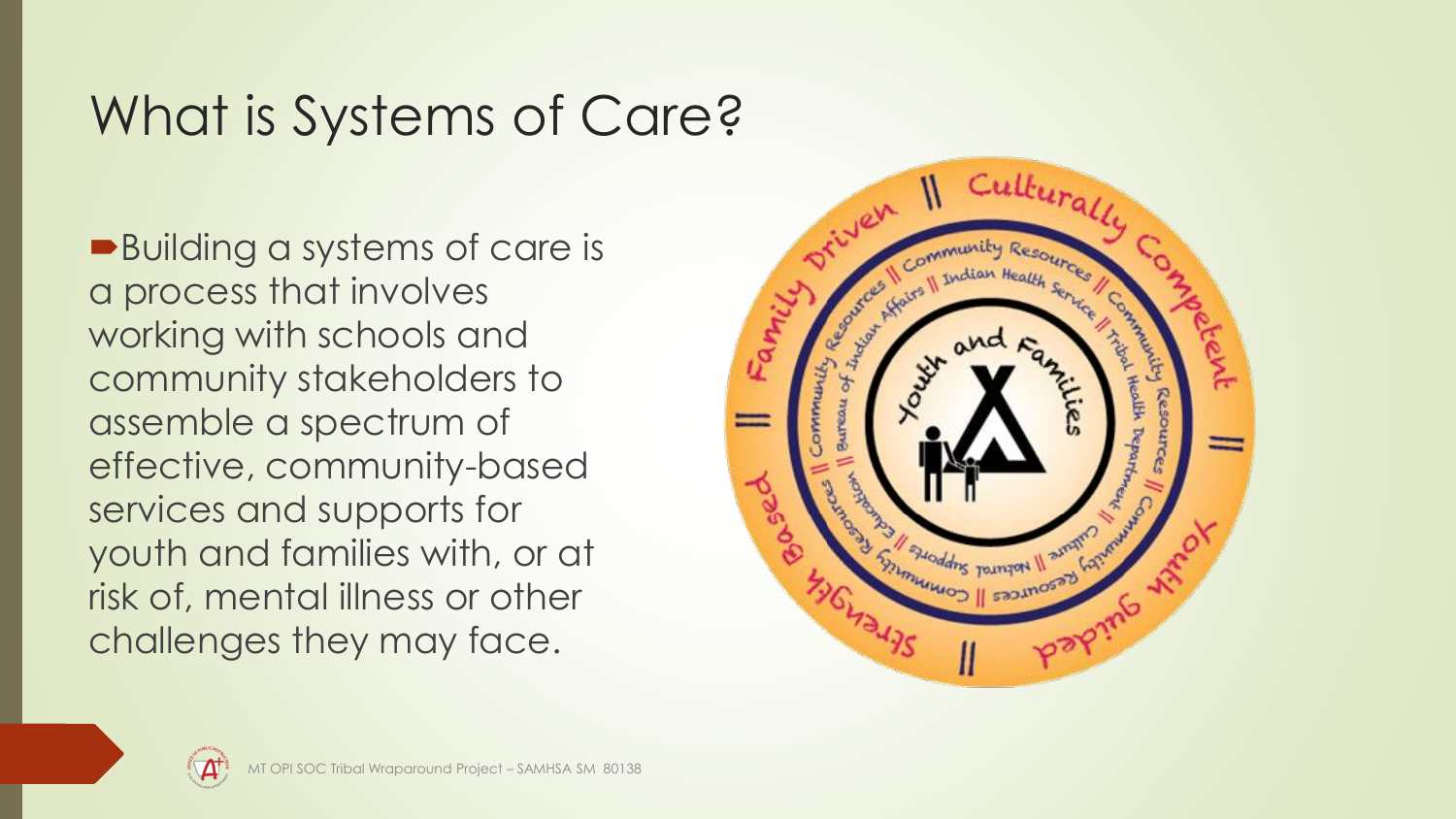### Core Values

Systems of Care Are:

- Family driven and youth guided -- The strengths and needs of the child and family determining the types and mix of services and supports provided.
- Community based -- The locus of services, as well as system management, rests within supportive, adaptive structures, processes, and relationships at the community level.
- Culturally and linguistically competent -- Agencies, programs, and services reflect the cultural, racial, ethnic, and linguistic differences of the populations they serve to facilitate access to and utilization of appropriate services and supports.

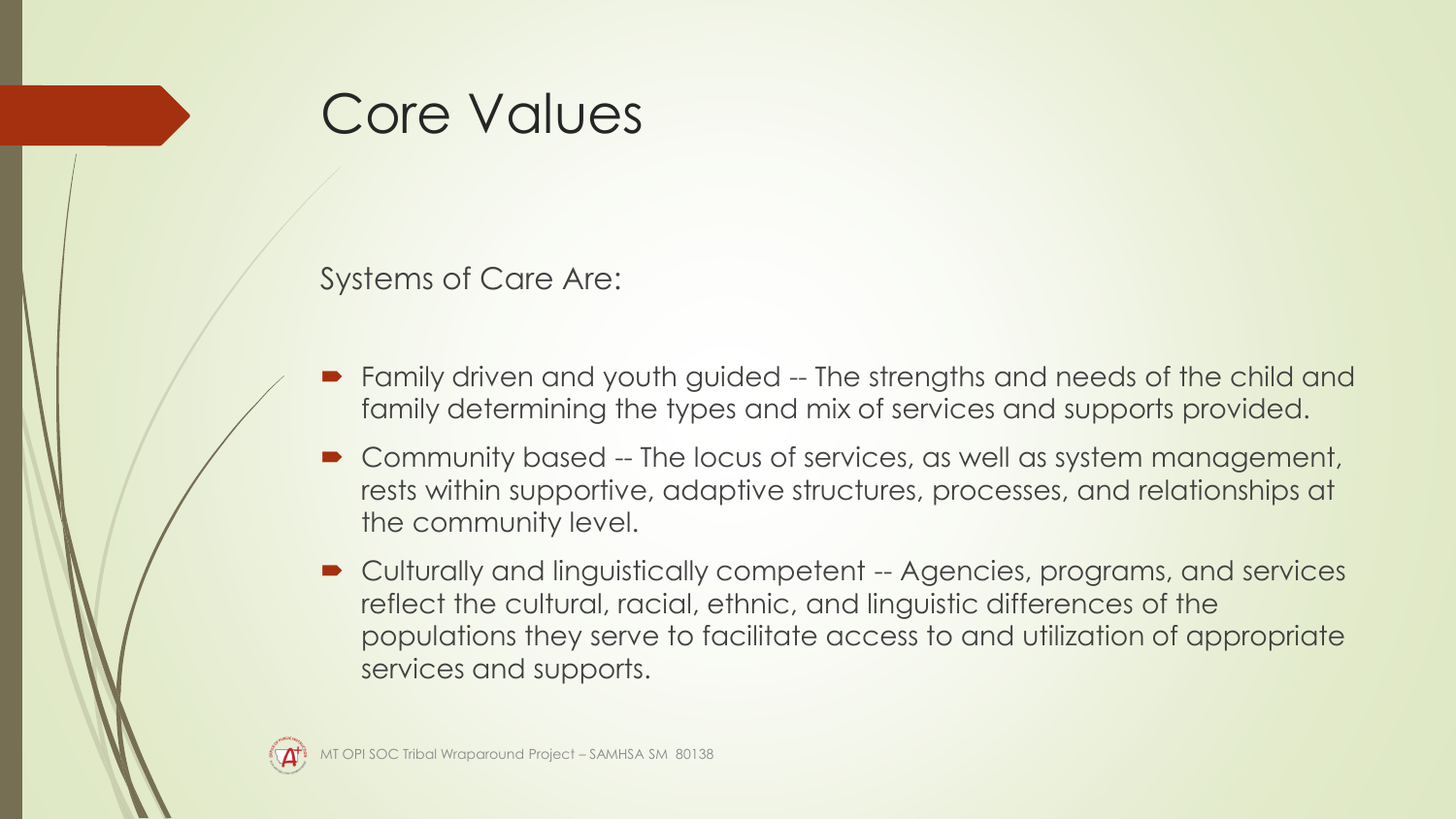## What it looks like:

#### **Project team seeks out partnerships**

- ■Buffalo Hide Academy
- Tribal Action Planning Team
- Crisis Response Team Development

#### **Project team educates system partners**

- Annual PIRs
- ■Door to Door
- Quarterly Meetings

#### **Project team promotes family voice & choice in system partner decisions**

- Building rapport with existing youth & family forums (NDO, School Youth Groups, PTA, Community Helpers)
- Building bridges between schools and community
- Bringing youth & family to the table
- **Strengths & Challenges**



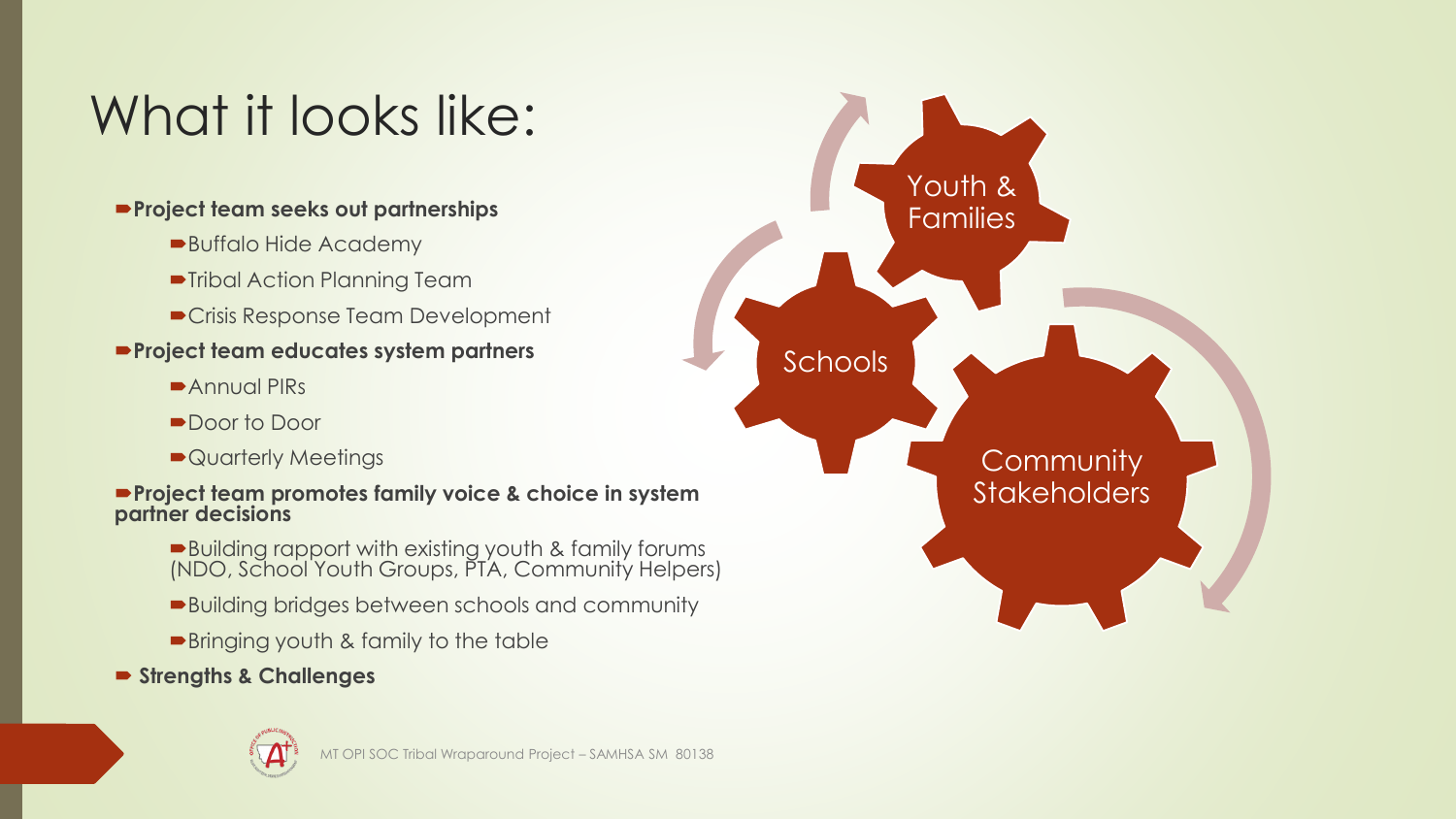# $\overline{)}$ We all do better when we all do better.

#### Principles of Wraparound



| <b>The</b><br><b>Principles of</b><br>Wraparound | <b>Family Voice &amp; Choice</b> |
|--------------------------------------------------|----------------------------------|
|                                                  | <b>Culturally Competent</b>      |
|                                                  | Individualized                   |
|                                                  | <b>Strengths Based</b>           |
|                                                  | <b>Unconditional Care</b>        |
|                                                  | <b>Natural Supports</b>          |
|                                                  | <b>Community Based</b>           |
|                                                  | <b>Team Based</b>                |
|                                                  | Collaboration & Integration      |
|                                                  | Outcome Based & Cost Responsible |
|                                                  |                                  |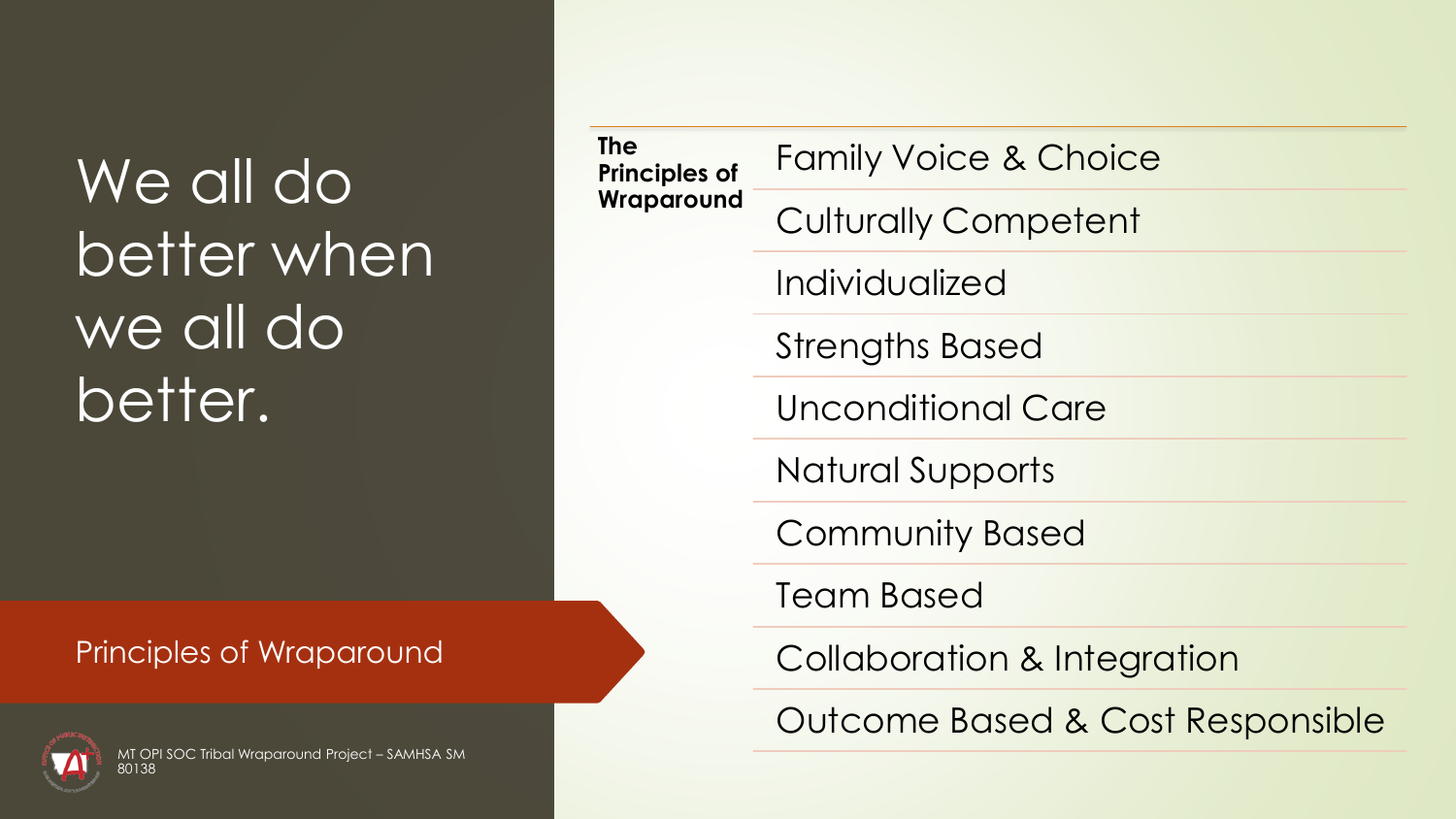